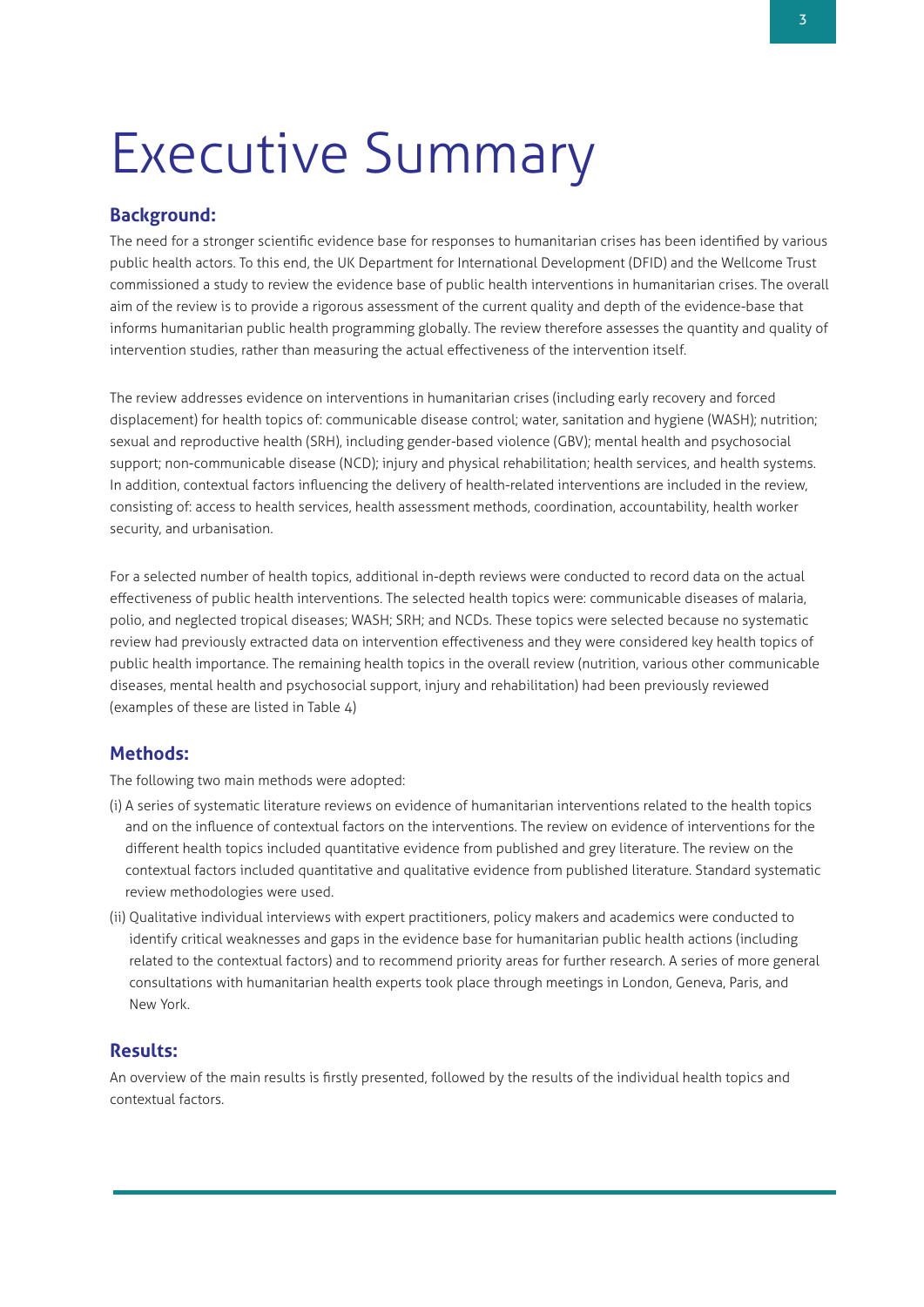# **Overview:**

- Research on the effectiveness of health interventions in humanitarian crises has significantly increased during the last decade, with 79% of the 696 studies selected in the systematic review published between 2000 and 2013. However, considering the diversity of humanitarian crises, contexts and health care needs, the volume of evidence available remains too limited – particularly for health topics of GBV, NCDs, and WASH.
- 65% of the studies reviewed in-depth were rated moderate to high quality, with the quality of research improving over the last decade.
- •Interventions for some health topics require further evidence on their actual effectiveness (e.g. GBV and mental and psychoscial health) whereas other topics require evidence on the most effective way of delivering the health intervention (e.g. injury & rehabilitation, WASH, NCDs, SRH). For nutrition and communicable disease control, more evidence is needed on both the effectiveness of certain interventions, as well as on the most effective ways of delivering interventions.
- Common themes identified in all the research on health topics and contextual factors include:
- Systems and delivery: more evidence is needed on the effectiveness and feasibility of inter-sectoral interventions, scaling-up, task-shifting, and supporting health system resilience.
- Research methods: robust assessment methods need to be developed and validated; greater use should be made of certain research designs (particularly experimental/quasi-experimental for cost-effectiveness) and baseline and routine data; and high quality mixed methods studies.
- Context: greater evidence is required on: dispersed, urban and rural populations; ensuring continuity of care particularly for chronic conditions and NCDs; measuring and addressing health care needs in middle-income settings (particularly NCDs).

#### **Communicable disease control:**

One hundred and fifty one studies on communicable disease control interventions met the inclusion criteria and were reviewed in depth. Eighty-eight were graded as high quality. The following highlights the research needs identified from the systematic review and expert interviews:

- Research should be conducted to help standardise medical protocols and quality standards to direct interventions, and indicators to measure their impact.
- Specific evidence gaps exist around many issues related to communicable diseases: disease themselves (e.g. pertussis, hepatitis A and E, and measles), methods to measure them (e.g. Lot Quality Assurance Sampling (LQAS)), and standard measurements such as mortality (e.g. age and gender specific).
- •Increasing urbanisation, and movement of people to coastal areas, means that more research is needed on populations living in these areas.
- More attention needs to be given to regional analysis amongst these populations, especially due to issues related to migration and importation of disease.
- More anthropological/sociological research is needed for communicable disease interventions (e.g. acceptability, uptake).
- Research could help validate syndromic diagnoses (e.g. diarrhoea) with laboratory confirmed outcomes for communicable disease interventions.

## **Water, Sanitation and Hygiene (WASH):**

Only six studies on WASH interventions met the inclusion criteria. Of these 6, 5 were of high quality. Research needs identified from the systematic review and expert interviews include:

• While evidence exists on the effectiveness of WASH interventions in relation to water quality or other WASH indicators, there remain significant gaps in knowledge with regards to the impact of WASH in interventions in relation to health outcomes in humanitarian crises.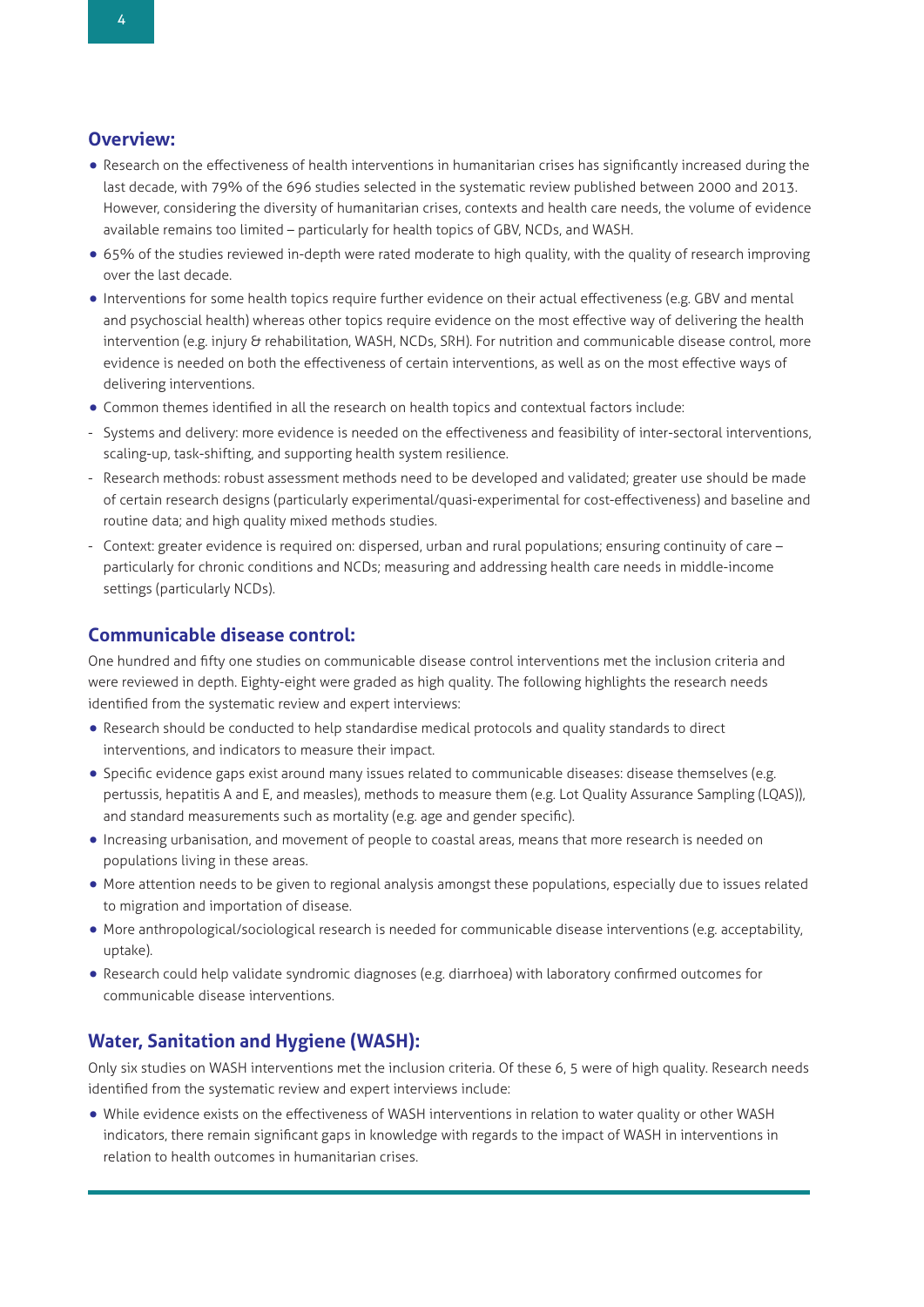- More research expertise is needed to guide operational organisations on how WASH interventions can be linked to health outcomes, including on the use of different study designs.
- <sup>A</sup> review of Sphere indicators for the WASH sector is needed.
- More research is needed on behaviour change (e.g. acceptability of interventions, barriers to uptake).
- The evidence base on specific WASH interventions for health outcomes (e.g. hepatitis E, cholera) needs to be strengthened.
- Economic and anthropological research is needed. What level of success is acceptable to communities, governments, etc in relation to health effects seen as well as money spent?

## **Nutrition:**

Seventy-seven studies on nutrition interventions met the inclusion criteria, and 18 were of high quality. Research needs identified from the systematic review and expert interviews include:

- <sup>A</sup> better understanding of the aetiology of malnutrition and famines in different contexts.
- Evidence on the impact of contextual factors on famine and malnutrition (e.g. anthropological studies on the power of women in society).
- Evidence on how best to intervene in low Global Acute Malnutrition (GAM) prevalence settings and/or in middle income countries.
- Need to test different monitoring tools, techniques and new technologies to measure progress and impact of nutrition programmes, including better use of routine data and monitoring and evaluation data.
- More evidence on cost-effectiveness of nutrition interventions.
- More evidence required on the impact of Infant and Young Child Feeding interventions (IYCF).
- Research focus on infants, people with disabilities and elderly.
- Alternatives to Blanket Supplementary Feeding programmes (BSFP) (i.e. Cash transfer vs. Ready to Use Food (RUF) distribution; food security intervention vs. RUF).
- More research required on long term effects of interventions (i.e. long-term effects of blanket distribution of lipid based supplement).
- Further research required on stunting.
- Evidence required on the most effective way of delivering nutritional programmes community health workers or health facilities?
- Long-term effect of RUF on anthropometric status, cognitive development, risk of relapse etc.

## **Sexual and reproductive health (SRH), including gender-based violence (GBV):**

Fifteen studies on SRH (including GBV) interventions met the final inclusion criteria; only three were of high quality. Research needs identified from the systematic review and expert interviews include the need for more evidence on:

- SRH interventions with particular populations' groups (e.g. people with disabilities, men, adolescents)
- Different models of scaling up services (e.g. facility- or community-based care, task-shifting, greater involvement of community members).
- Effectiveness and feasibility of new technologies.
- Availability and use of SRH commodities in emergencies.
- Behaviour, knowledge, attitude and barriers to long acting reversible contraception; and implications regarding availability of long-term care.
- Provision of safe abortion services, and delivery services (particularly caesarean sections).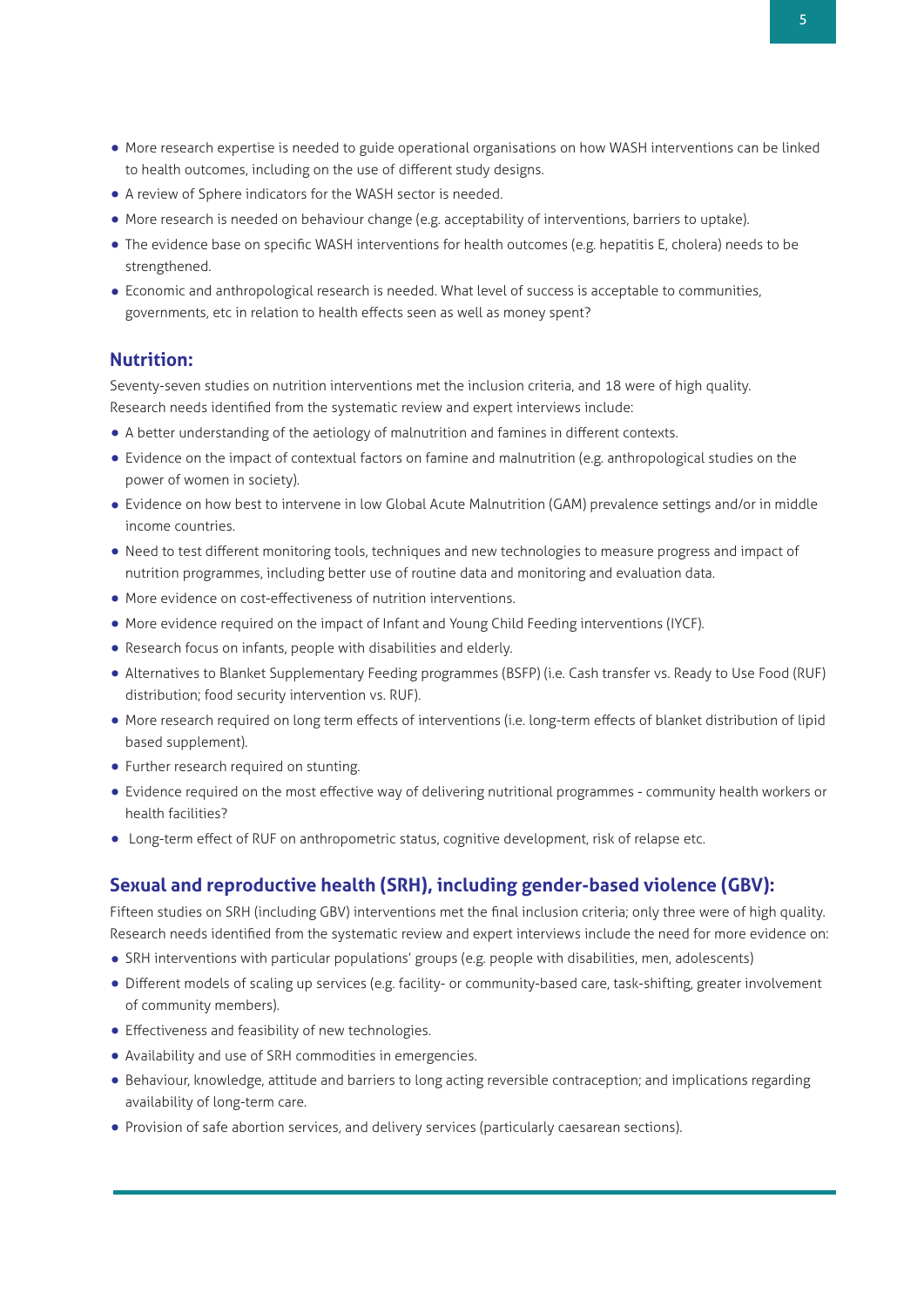- More information is needed overall on the spectrum and context of GBV.
- Effectiveness and operational constraints of GBV targeted interventions (e.g. safe spaces, cash-transfers, livelihoods programmes).
- Appropriateness and use of GBV guidelines.
- New methodological approaches to overcome contextual and logistical constraints to GBV research.

## **Mental health and psychosocial support:**

Sixty two studies of mental health and psychosocial support interventions met the inclusion criteria. The systematic review and expert interviews identified that more evidence is needed on:

- Effectiveness and feasibility of scaling-up low intensity and low cost psychological interventions.
- Effectiveness of psychosocial interventions.
- Effectiveness of group-based interventions as well as interventions for individuals.
- Effectiveness of interventions using parents, natural support systems, and schools.
- The use of inter-sectoral approaches (e.g. nutrition, protection, education).
- Using <sup>a</sup> modular transdiagnostic approach to treating mental disorders, including multiple disorders.
- Feasibility of e-mental health interventions.
- Effectiveness and feasibility of training interventions.
- Effectiveness of treating severe mental disorders, drug and harmful alcohol use, and functioning.
- Evidence from randomised control trials (RCTs) and also other study designs (including quasi-experimental) and the use the use routine clinical outcome data. Studies should include mixed methods to improve acceptability and appropriateness of interventions and research.
- Feasibility of interventions, particularly economic feasibility and cost-effectiveness of interventions.
- Evidence on children, adolescents, older populations and survivors of sexual and intimate partner violence.
- The harmful effects of mental health and psychosocial support interventions.
- The quality of research needs to improve in order to ensure valid and reliable results.

#### **Non-Communicable Diseases (NCDs)**

Eight studies on NCD interventions met the inclusion criteria. The systematic review and expert interviews identified the need for:

- More evidence on interventions for <sup>a</sup> range of leading NCDs, particularly addressing longer-term outcomes, and in a greater range of country settings.
- •Interventions featuring disease-management protocols and/or cohort monitoring (particularly use of electronic patient records) demonstrated the strongest evidence of effectiveness.
- Development and testing of standards and guidelines for the delivery of NCD care in crisis settings.
- Studies on the feasibility and cost of NCD interventions, particularly over the longer-term.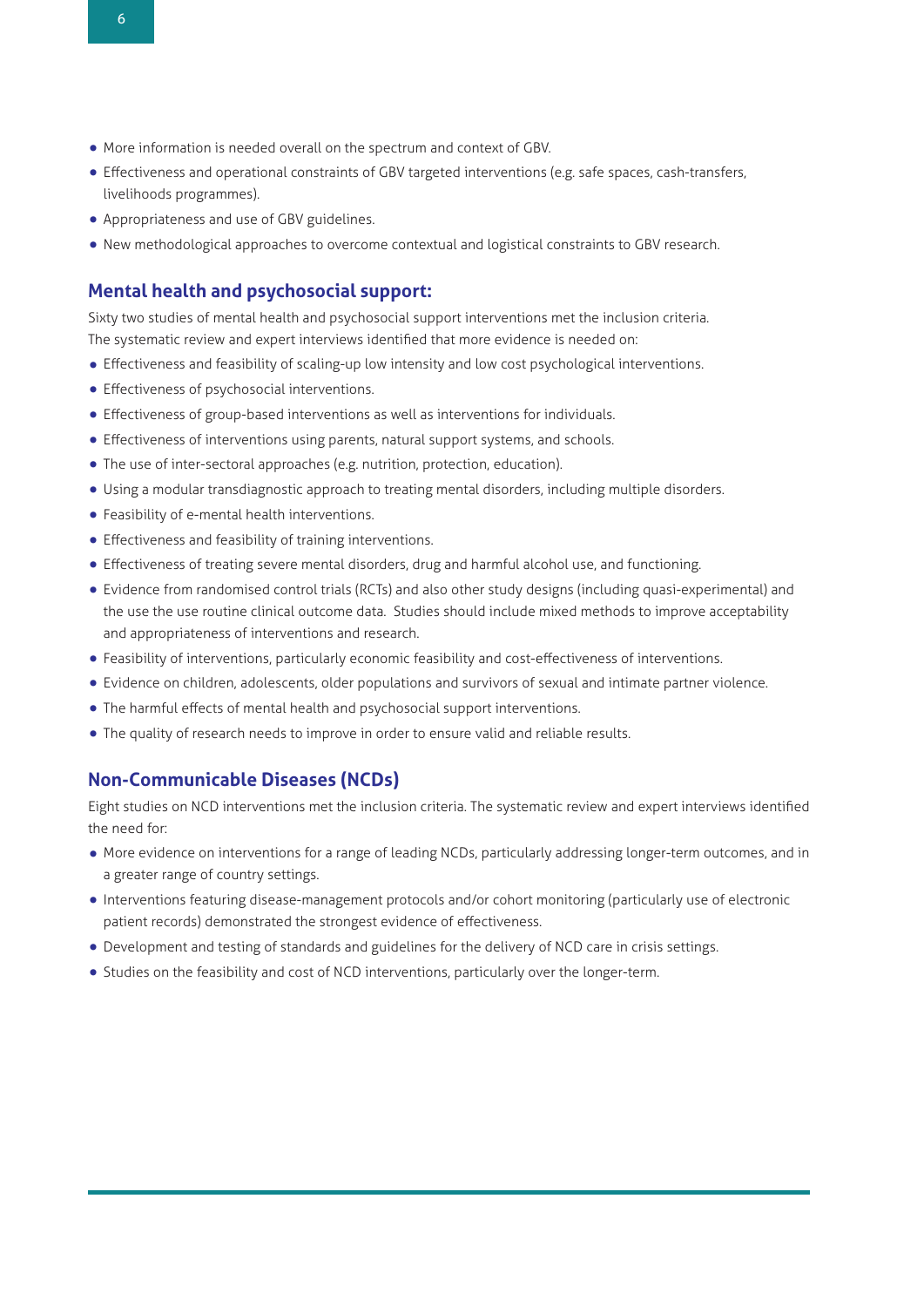# **Injury and Rehabilitation:**

Fourty seven studies on injury and rehabilitation interventions met the inclusion criteria and were reviewed in-depth, and only two were of a high quality. The research needs identified from the systematic review and expert interviews include:

- Greater quantity and quality of evidence on the effectiveness and cost-effectiveness of rehabilitative interventions, particularly rehabilitative interventions and over the longer-term – including measuring long-term health outcomes, functionality, and quality of life.
- Better understanding of the mechanisms that enable <sup>a</sup> continuum of care as programmes transition from the crisis to the development phase.
- Development of appropriate quality standards and measurements of service performance.
- More evidence following natural disasters.
- More evidence on rehabilitation interventions in camp contexts.
- More studies that evaluate rehabilitation interventions in the preparedness phase, and the subsequent impact they have on health outcomes.

## **Health Service Delivery**

Thirty-two studies on health service delivery met the inclusion criteria but only four papers measured health outcomes and these were of a low quality. The research needs identified from the systematic review and expert interviews include:

- •Improving the quantity and quality of the evidence base on health service interventions, particularly longitudinal studies of longer-term health service interventions and related health outcomes.
- Different service delivery models of health care.
- Content, delivery and health outcomes of different service delivery packages of care.
- Longitudinal study designs.
- Lack of consensus over the guidelines to be used, or evaluated, for health service delivery. Further studies looking specifically at this issue would enable practical suggestions for service delivery in crisis situations.

## **Health Systems**

Fifty-six studies on health systems met the inclusion criteria. The research needs identified from the systematic review and expert interviews include:

- Measuring the impact crises can have on local health systems.
- Effectiveness of different models of delivering health interventions during humanitarian crises: vertical versus integrated humanitarian interventions, facility-based versus community-based interventions, comprehensive package versus single interventions.
- The resilience of health systems to absorb crises and on their capacities to continue the delivery of services (e.g. non communicable diseases) after the departure of humanitarian actors.
- The impact of preparedness on <sup>a</sup> humanitarian crisis, and whether stronger and better prepared health systems have improved health outcomes following a humanitarian crisis.
- Specific areas health systems, particularly the influence of health financing and access to essential medicines in a humanitarian crisis.
- How interventions for sub-sectors health could take the opportunities that humanitarian crises offer to strengthen the systems.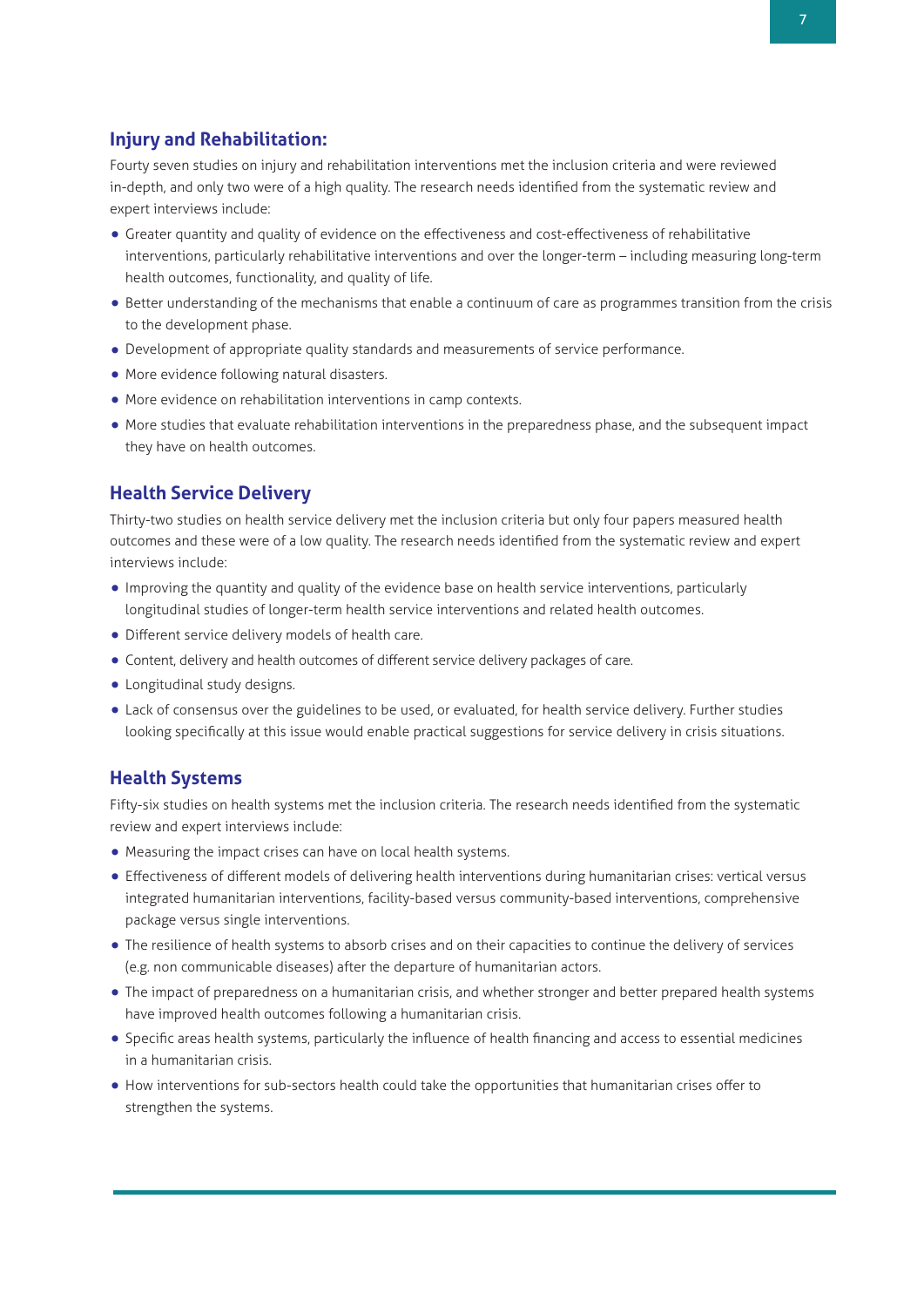#### **Access to healthcare**

Sixty-four studies on access to healthcare met the inclusion criteria. The research needs identified from the systematic review and expert interviews include:

- Evidence on the impact of physical, economic and political accessibility of health workers on public health interventions during crises.
- The influence of access on the impact of public health interventions.
- Development of standardised methods or indicators to measure the different aspects of both end-user and health worker access to healthcare.
- •Impact of access to healthcare on health interventions during natural disasters and in the acute phase of crises.
- Real-time mapping of access to healthcare of end-users.
- Optimising healthcare access in crisis areas outside government control for both end-users and healthcare workers.
- Health disparities arising from access inequities between resident and transiting populations within <sup>a</sup> crisis location.
- Role of mobile phones and other digital technologies in improving health access for end-users.
- Mechanisms and policies which safeguard or improve access to healthcare during humanitarian crises.

#### **Accountability to end-users**

Thirty studies on accountability to end-users and health met the inclusion criteria. The research needs identified from the systematic review and expert interviews include:

- •Influence of accountability on the impact of public health interventions is needed.
- Development of standardised methods or indicators to measure the different aspects of accountability in health interventions is required.
- High quality comparative studies to inform how accountability influences health interventions and outcomes.
- Role and methods of informed consent of end-users in crisis settings, to the perception of end-users regarding humanitarian healthcare delivery, and to the validation of assumptions concerning end-users.
- •Impact of the asymmetry of power between end-users and humanitarian agencies on public health interventions.
- Populations needing increased research focus include IDP and refugee populations, adolescents, the disabled, the elderly, those with chronic disease, and the LGBT community.
- Mechanisms and policies which safeguard or improve accountability to end-users during humanitarian crises.
- Development of ethical guidelines for humanitarian research and programmatic development should be intensified.

## **Health Assessment Methods**

Eighty-three studies on health assessment methods met the inclusion criteria. The research needs identified from the systematic review and expert interviews include:

- Development, comparison, testing and validation of health assessment methods.
- Evidence-based consensus-building on the standardised health assessment methods that agencies will agree to use for recognised health topics.
- •Impact of different health assessment methodologies on the effectiveness of public health interventions during humanitarian crises.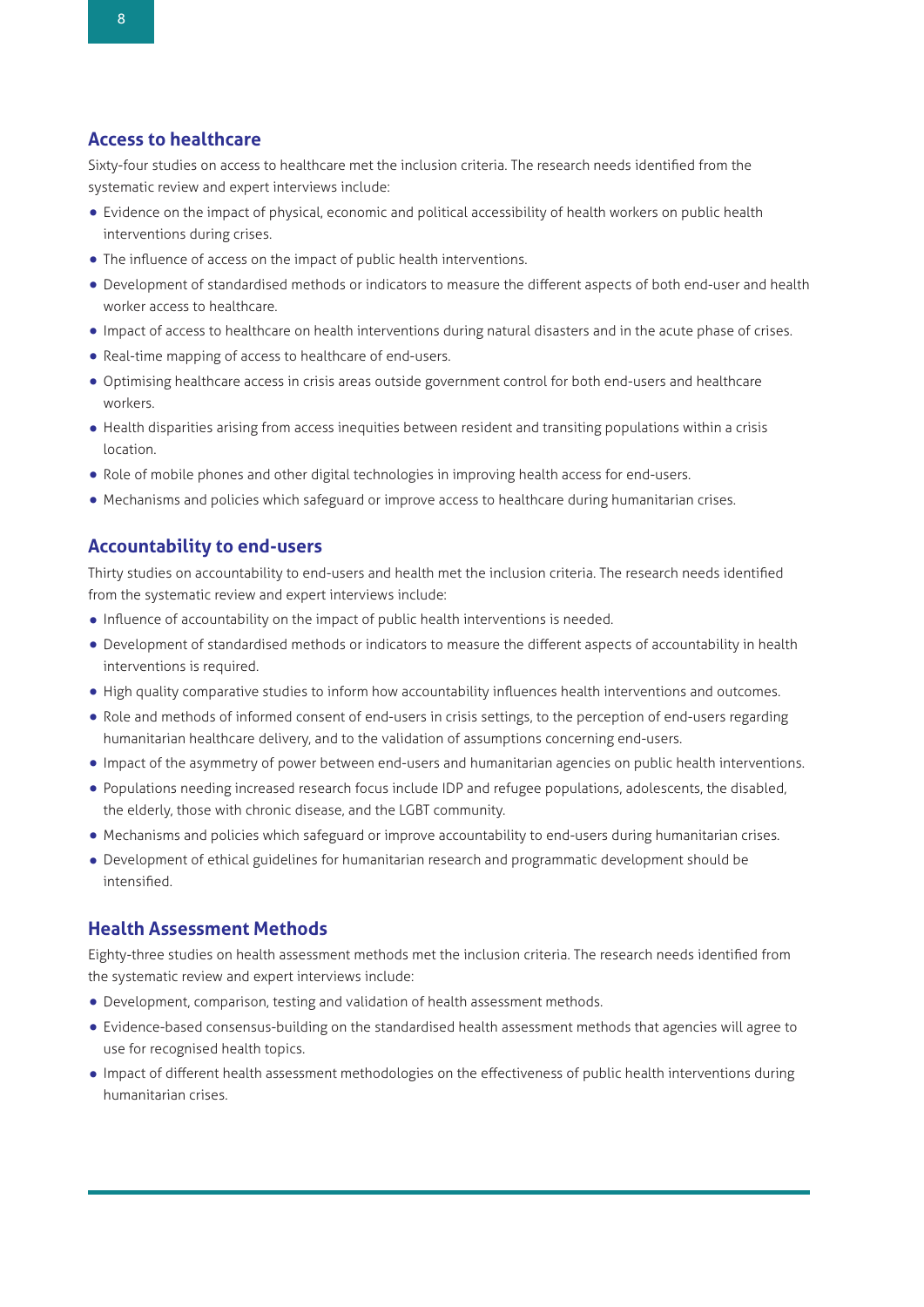- Humanitarian system's 'fitness-for-purpose' for addressing health needs within any crisis situation.
- •Identification of appropriate indicators with which to measure humanitarian contextual factors in relation to health outcomes.
- Long-term impact assessment methodologies of the contextual factors in relation to health outcomes (e.g. coordination of communicable diseases and WASH in relation to cholera).
- Mechanisms and policies that safeguard or improve health assessment methods during humanitarian crises.

## **Coordination**

Twenty-five studies on coordination and health met the inclusion criteria. The research needs identified from the systematic review and expert interviews include:

- The influence of coordination on public health interventions during humanitarian crises, including cost-benefit analysis.
- Non UN/OHCA-centric mechanisms of coordination, including those of local/domestic and non-cluster agencies.
- High quality comparative studies to inform how coordination influences public health interventions, including the role of different levels and aspects of coordination.
- Health impact of clusters as <sup>a</sup> coordination mechanism.
- •Impact of integrated UN missions on healthcare delivery.
- How international actors coordinate with local government.
- Evaluation of the advantages and disadvantages for health of pooled funding within the UN structure.
- Role of generating competitive market forces between agencies in improving coordination and healthcare delivery efficiency.
- Mechanisms and policies which safeguard or improve coordination during humanitarian crises.

#### **Security of healthcare workers**

Only 16 studies on healthcare worker and health security met the inclusion criteria. The research needs identified from the systematic review and expert interviews include:

- Higher quantity and quality of evidence on the security of healthcare workers in the humanitarian sector.
- How healthcare worker security influences the effectiveness of public health interventions in humanitarian crises.
- High quality comparative studies to inform how security influences health interventions and outcomes.
- •Increased risks posed by integrated UN missions.
- The impact of using foreign over local healthcare workers.
- •Identification of risk factors associated with security threats to healthcare workers.
- •Impact of asymmetry of power on the effectiveness of health interventions within <sup>a</sup> conflict setting on security.
- •Impact of healthcare worker security on public health interventions during natural disasters and in the acute phase and early recovery phases of crises.